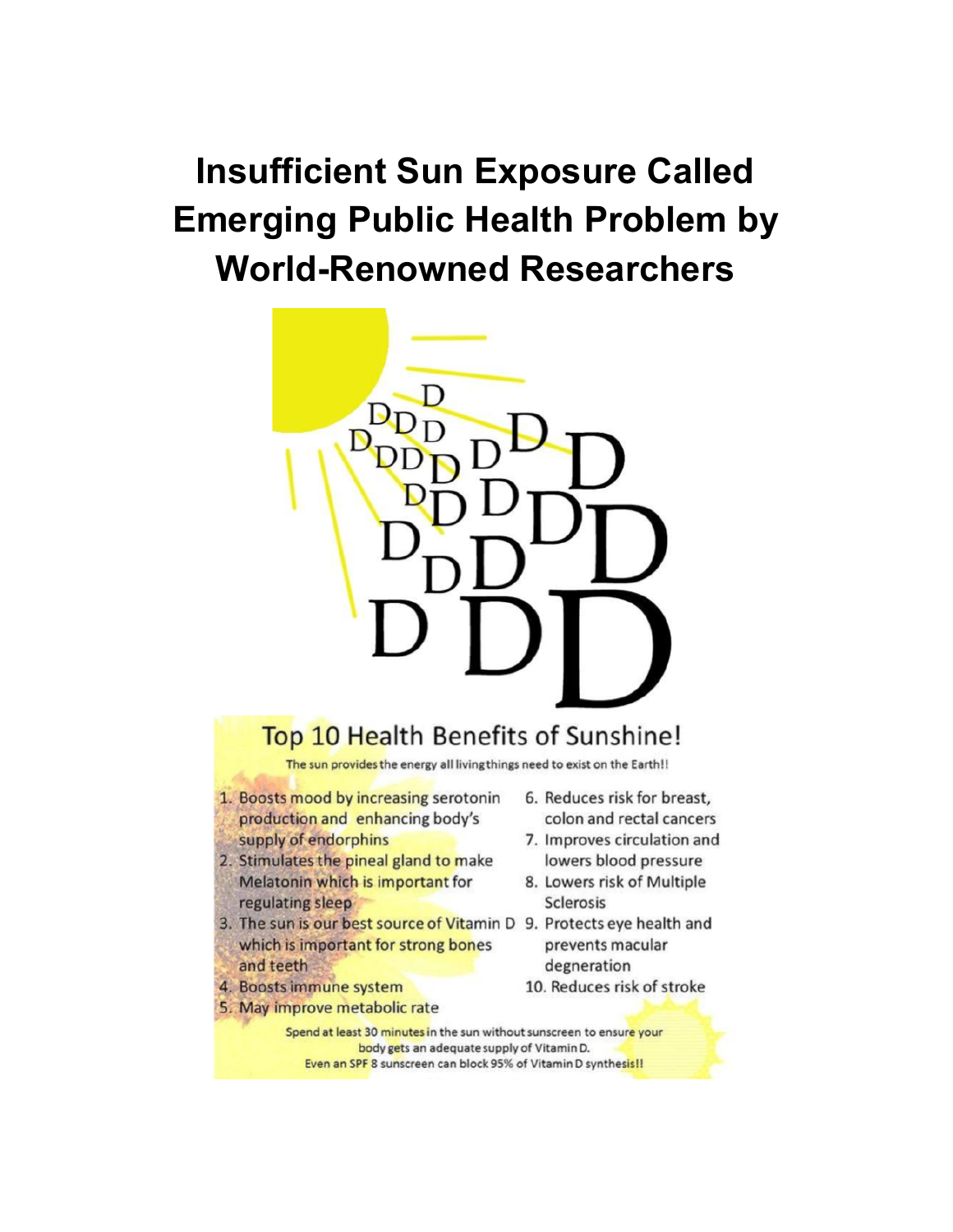*Public health advice to avoid sun exposure may be contributing to more than 300,000 deaths annually; Researchers from Medical University of South Carolina, Boston University, University of New Mexico and Leiden University (Netherlands) call for U.S. public health officials to encourage moderate non-burning UV exposure* A landmark study published today in the Journal Dermato-Endocrinology has world-renowned researchers calling insufficient sun exposure an emerging health problem in the United States. In their paper, *[The Risks and Benefits of Sun Exposure](http://dx.doi.org/10.1080/19381980.2016.1248325) [2016](http://dx.doi.org/10.1080/19381980.2016.1248325)*, the authors reference major papers in the past five years in concluding that Americans are not getting enough sun exposure and that public health advice needs to be retooled to embrace moderate sun while focusing on sunburn prevention. "The message of sun avoidance advocated by our government, and some within the medical community, should be changed immediately to a recommendation of regular non-burning sun exposure for most Americans," said lead author Dr. David Hoel, a member of the National Academy of Medicine and Distinguished University Professor at the Medical University of South Carolina. "The sun is essential for life and should be diligently pursued in moderation, not avoided."

The new study cites more than 100 studies demonstrating the benefits of non-burning sun exposure. Many benefits are related to vitamin  $D -$  produced naturally in the skin when exposed to UVB in sunlight. But new data show many benefits from sun are independent of vitamin D and may be related to other substances produced in sun-exposed skin. Just as important: New data suggest the significant risks associated with sun exposure are only related to sunburn or excessively large lifetime exposure, the study reports.

While recent public health guidance has encouraged people to avoid the sun out of concern that exposure will increase risk of skin cancer, the prevalence of vitamin D insufficiency in the United States – linked primarily to sun avoidance – is 70%. The study cites recent estimates that about 13% of all U.S. deaths (330,000 deaths per year) could be attributable to vitamin D insufficiency. Corresponding estimates for deaths linked to tobacco are about 20% (450,000 deaths).

The paper documents evidence that the health benefits of sun exposure are not limited to vitamin D, with nitric oxide and other sun-induced mediators identified with respect to reduced hypertension and other favorable health outcomes. Vitamin D supplements have not been shown to be an adequate substitute for sun exposure. Risks of insufficient sun exposure include increased risk of many types of cancer, cardiovascular disease, Alzheimer's disease/dementia, diabetes, multiple sclerosis, myopia and macular degeneration.

The paper's conclusions and call for a change in public policy are significant given the strong and diverse qualifications of its multi-disciplinary authors: